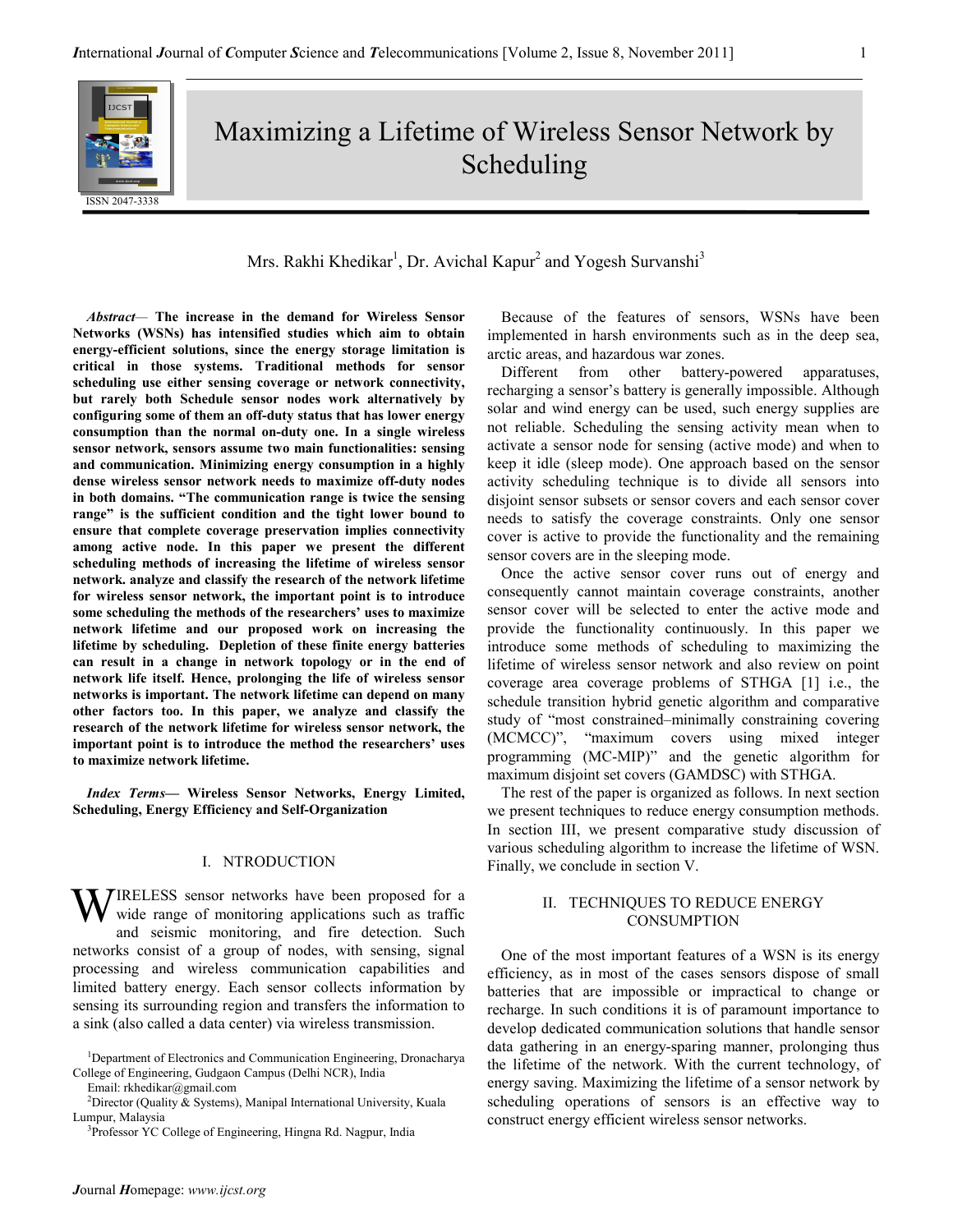# A. Energy –Efficient By Scheduling Scheme

An important method for prolonging the network lifetime for the area coverage problem is to determine a protocol for selecting the set of active sensor nodes through central control. The network activity can be organized in rounds, and the set of active sensor nodes are decided at the beginning of each round. Active node selection is determined based on the problem requirements (e.g. area monitoring, connectivity, power efficiency).different methods has been proposed in literature [16], [17], [18], [19], [20], [21]. S. Tilak et al., [13] proposes a scheduling scheme which periodically chooses a subset of nodes to perform the network tasks and sends the remaining nodes to energy-saving state.

The objective considered in this work is to minimize the number of active nodes in each time period, complying with the requirements established for the network. It should be noticed that all the works referenced above handle with the problem in a static environment: given the set of nodes which could be active, the algorithm looks for the best node arrangement for such a situation. This approach can lead to sub-optimal solutions only, since the dynamic nature of the problem is ignored. In [2], authors propose a node scheduling scheme, which can reduce system overall energy consumption, therefore increasing system lifetime, by turning off some redundant nodes. It's coverage-based off duty eligibility rule and back off-based node-scheduling scheme guarantees that the original sensing coverage is maintained after turning off redundant nodes. In [17], authors presented an approach ESA, and by turning off some redundant nodes extend the networks' lifetime. In the end, the significant improvement in terms of networks lifetime is observed through extensive simulation experiments. Algorithm EECCP [18] considers the network coverage and sensor connectivity simultaneously. Compared with other referred algorithms, the extensive simulation results demonstrate that algorithm can achieve the connected, full/partial coverage requirement. And CCC proposed in paper [18] Utilizes a node of its' optimum coverage and connectivity to transmit to another node and calculate the quantity of the nodes of an optimum cluster. And the simulation results show that CCC improves network lifetime and reduces whole average of energy consumption. In [20] and [21] the authors proposed energy efficient centralized mechanisms to cover the target region completely by dividing the sensor nodes into disjoint sets, such that every set can individually perform the coverage tasks. These sets are then activated successively, and while the current sensor set is active, all other nodes are in the sleep mode. The goal of this approach is to determine a maximum number of disjoint sets, as this has a direct impact on conserving sensor energy resources as well as on prolonging the network lifetime.

To extend the lifetime is to divide the deployed sensors into disjoint subsets of sensors or sensor covers, such that each sensor cover can cover all targets and work by turns. Finding the maximum number of sensor covers can be solved via transformation to the Disjoint Set Covers (DSC) problem or, equivalently, the SET K-COVER problem. Both are proved to be NP-complete. [2], [3].

The schedule transition hybrid genetic algorithm (STHGA) [1] introduces by Xiao-Min Hu, Jun Zhang and Yan Yu, It can be applied to both point- coverage and area-coverage disjoint set covers problems. The distinct feature of STHGA is that it adopts a forward encoding scheme for the representation of chromosomes in the population and uses some effective genetic and sensor schedule transition operations finding the optimal complete coverage scheme in WSNs is not easy, because the number of sensors in a target area is so huge that the computation is time-consuming. Cardie and Du [4] proposed a "maximum covers using mixed integer programming (MC-MIP)" algorithm to find the maximum number of disjoint complete cover sets for covering a set of target points. They transformed the problem into a maximum flow problem and then formulated it as a mixed integer programming. By using a branch and bound method, MC-MIP acts as an implicit exhaustive search which guarantees finding the optimal solution. However, as the numbers of sensors and targets become larger, the running time of MC-MIP increases exponentially.

Lai et al., [7] introduced a GA for point-coverage problems.

They termed it the genetic algorithm for maximum disjoint set covers (GAMDSC) and encoded each gene in the chromosome as an integer index of the set that the sensor joined. Using traditional genetic operations and a scatter operator, their algorithm was reported to be able to get near optimal solutions. It can be observed that their algorithm lacks the consideration for redundant sensors in cover sets and the guidance for joining sensors to form complete coverage. Their algorithm is only suitable when the numbers of targets and sensors are small. Slijepcevic and Potkonjak [6] proposed a greedy deterministic approach called the "most constrained– minimally constraining covering (MCMCC)" heuristic to completely cover the target area. MCMCC cannot guarantee finding the optimum, but it works much faster than MC-MIP for problems in a large scale.

In MCMCC, a function is defined favoring the sensor which covers the most constrained field, whereas the other fields covered by the sensor are minimally constraining. Whether a field is constrained or not depends on the number of sensors that can cover the field. Each complete cover set in MCMCC is constructed by selecting sensors according to the heuristic objective function. In the randomized scheduling methods in, sensors are randomly assigned to multiple working subsets of sensors. For each subset of sensors, the algorithm used an extra-on rule for guaranteeing network connectivity and then updated the working schedule accordingly.

Lin and Chen [6] later improved the approach of by detecting and eliminating coverage holes in the subsets. Abrams et al. designed three approximation algorithms for a variation of the SET k-cover problem. However, none of the three algorithms guarantees complete coverage. In addition to heuristic methods, genetic algorithms (GAs) have also been applied. GAs is population based search algorithms, which simulate biological evolution processes and have successfully solved a wide range of NPhard optimization problems. Compared with MC-MIP and MCMCC, using a GA for finding the maximum number of disjoint complete cover sets is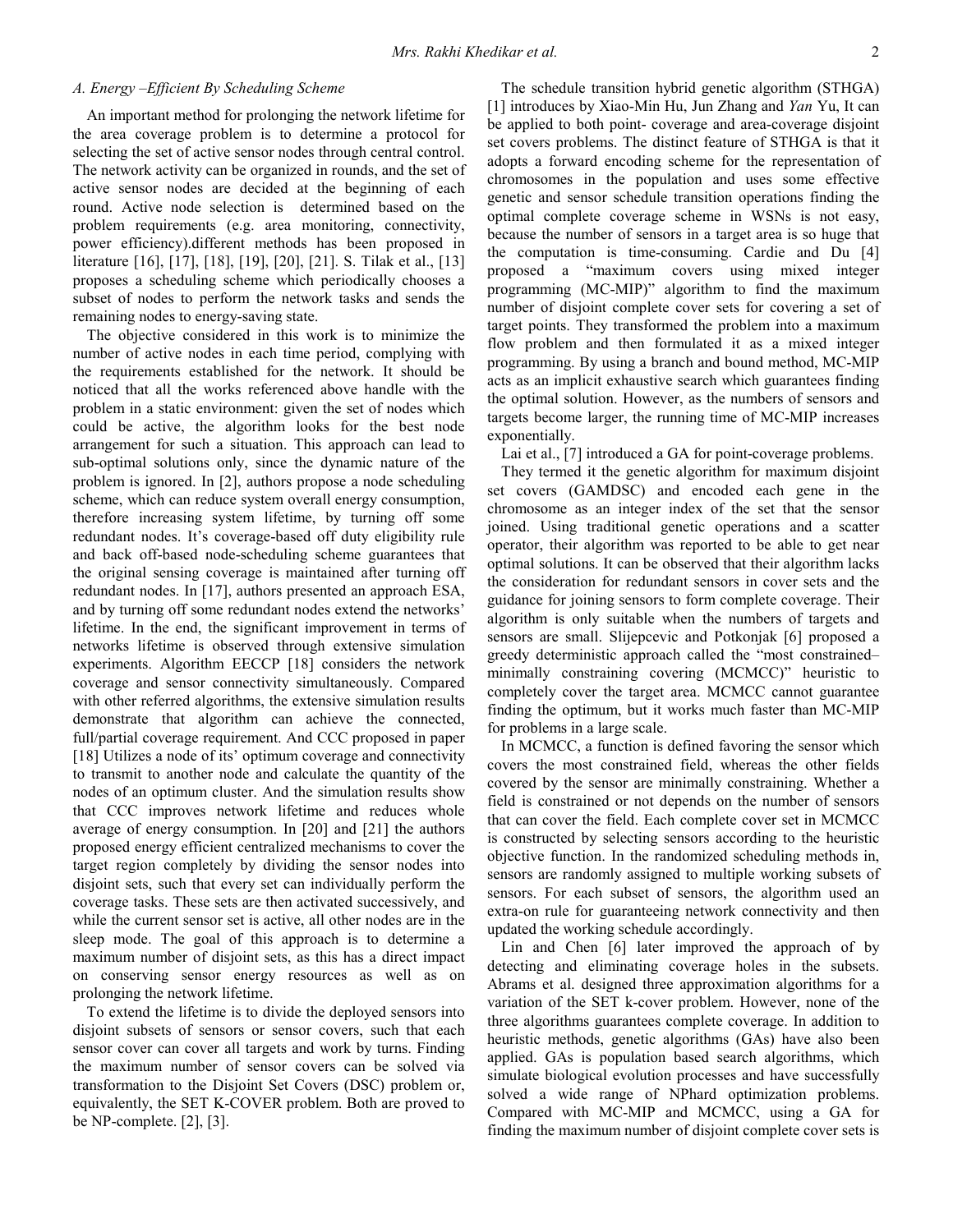expected to search the domain more effectively and reduce the computation time.

Moreover, the problems addressed by MC-MIP and GAMDSC are point-coverage problems, whereas MCMCC can be applied to both point-coverage and area-coverage problems. Area coverage involves a much larger number of coverage targets than point-coverage, because each field in the target area must be completely covered. An enhanced GA is proposed, aiming at solving disjoint set covers problems for maximizing the WSN lifetime. Shu Lei, S.Y. Lee, Yang Jie presents [29] "ETRI: A Dynamic Packet Scheduling Algorithm for Wireless Sensor Networks the Two Ties Buffer model and ETRI packet" scheduling algorithm. Reward and Interest are added as the new constraints to the conventional timing and energy constraints for packet scheduling algorithms.

It can be observed that their algorithm lacks the consideration for redundant sensors in cover sets and the guidance for joining sensors to form complete coverage. Their algorithm is only suitable when the numbers of targets and sensors are small. Moreover, the problems addressed by MC-MIP and GAMDSC are point-coverage problems, whereas MCMCC can be applied to both point-coverage and areacoverage problems. Area coverage involves a much larger number of coverage targets than point-coverage, because each field in the target area must be completely covered. An enhanced GA is proposed, aiming at solving disjoint set covers problems for maximizing the WSN lifetime. The schedule transition hybrid genetic algorithm (STHGA) [1] can be applied to both point coverage and area-coverage disjoint set covers problems. The distinct feature of STHGA is that it adopts a forward encoding scheme for the representation of chromosomes in the population and uses some effective genetic and sensor schedule transition operations.

Our aim of research is Close inspection for limitation like point-coverage and area-coverage problems of existing scheduling methods such as MC-MIP, MCMCC, GAMDSC,

STHGA etc and exploring new means of scheduling for overcoming the limitations such as point-coverage, area coverage problems and subset optimization problems (each subset is to form complete coverage to the target area). Improvement of existing scheduling activity with regard to energy saving in WSN. Enhancing functional operation of scheduling activity. Use of hybrid genetic algorithm for maximizing lifetime of WSN. Developing hybrid approach of combining a genetic algorithm with schedule transition operations, termed STHGA, to address this problem (finding the largest number of disjoint sets of sensors).

# III. COMPARAT IVE STUDY AND DISCUSSIONS

The STHGA is tested with different sensor deployments for point-coverage [1]. The performance of STHGA will be compared with the state-of-the-art algorithms [1], i.e., MCMCC [3] and GAMDSC [35]. For STHGA and GAMDSC, each case is tested 100 times independently. The sensors are deployed in a 50×50 rectangle area and the coordinates of sensors' locations are randomly generated as float-point values in [0, 50]. Analysis and discussions on the operations of the proposed STHGA are also presented. If not specially stated, all experiments for STHGA use the same parameters settings as the population size  $m = 3$ , the interval for performing mutation Gm = 100, the mutation rate  $\mu = .5$ and the parameters  $K1 = K2 = 5$ . These parameter values are set empirically and their influences to the performance of STHGA will be analyzed. Parameter settings of MCMCC and GAMDSC can be referred in [3] and [35]. All cases are run by a computer with a Pentium IV 2.8 GHz CPU.

#### A. Experiments on Point-Coverage and Area-Coverage Problems

From the table, MCMCC obtains results that are equal to  $\tilde{T}$ in four out of the seven cases. Seven point-coverage cases with different numbers  $N$  of sensors are tested. The number of targets is fixed as 10 and the sensing range  $R$  is 22 for all the sensors. Using the same stopping criterion as GAMDSC in [35], the maximum number of fitness function evaluations for both GAMDSC and STHGA is 20 100. If the number of disjoint complete cover sets reaches  $\tilde{T}$ , the algorithm also stops. GAMDSC is proposed for solving point-coverage problems, whereas MCMCC and STHGA can be used for b both point-coverage and area coverage problems Table I tabulate the results computed by STHGA, GAMDSC, and MCMCC<sub>[1]</sub>.

The  $\tilde{T}$  in the table represents the upper limit of the maximum number of disjoint complete cover sets. Because MCMCC is a deterministic algorithm, it is run only once and the result and the time used for computation are recorded. In contrast, the proposed STHGA achieves results that are equal to  $\tilde{T}$  in all of the seven cases. The time used by STHGA is much shorter than MCMCC in most of the cases except for Cases 5 and 6. However, MCMCC cannot achieve the optima of the two cases but STHGA can by using a slightly longer time. In comparison with GAMDSC, the advantage of STHGA is obvious. STHGA can find the optima in all of the 100 independent runs, so that only the mean results are tabulated.

However, GAMDSC cannot always obtain the optima within the predefined maximum number of function evaluations except for Case 3, which is the case with the smallest  $\tilde{T}$  value. The best and mean results of GAMDSC are presented in the table, plus the average number of function evaluations (avgE) and the average time in microsecond (ms) used for obtaining the best result in each run, and the successful percentage (ok%). STHGA outperforms GAMDSC both in the solution quality and the optimization speed. Using the point-coverage Case 1 as an example, we analyze how STHGA performs better than GAMDSC. Fig. 2 shows the average optimization curves of STHGA and GAMDSC when solving Case 1 within the maximum function evaluation number. It can be seen that STHGA finds high-quality results much faster than GAMDSC. Note that GAMDSC does not use the proposed forward encoding scheme to chromosomes so that the initialization of STHGA and GAMDSC is different. In STHGA, all sensors are initially in the same complete cover set and redundant sensors are then scheduled to form a new cover set. So the initial number of complete cover sets is small.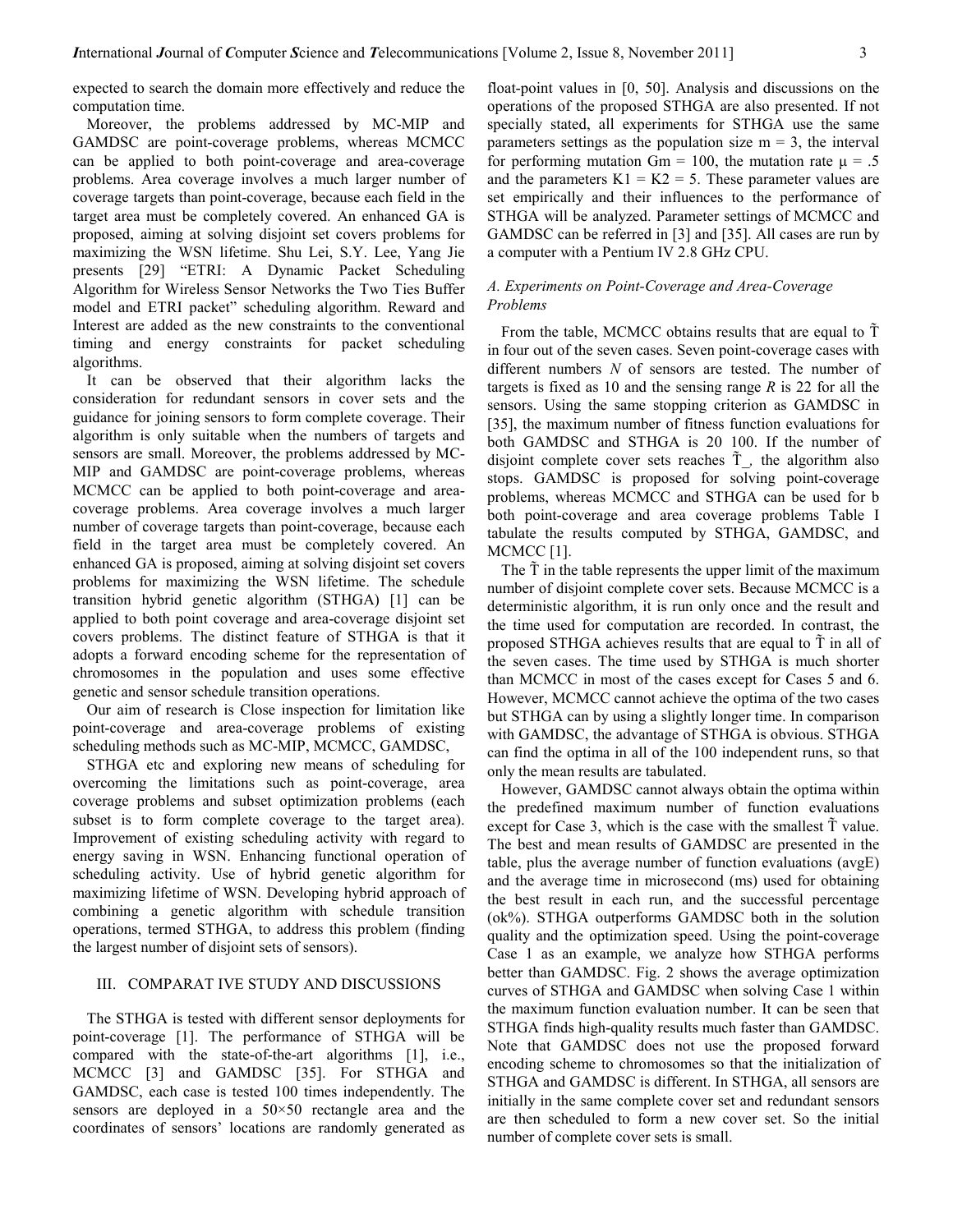# Mrs. Rakhi Khedikar et al. 4

TABLE I Test Results for Point-Coverage Cases with Different Numbers N of Sensors

| Cases  |                  |        |                 |      | <b>STHGA</b> |             |             | <b>GAMDSC</b> | <b>MCMCC</b> |                |                     |               |           |
|--------|------------------|--------|-----------------|------|--------------|-------------|-------------|---------------|--------------|----------------|---------------------|---------------|-----------|
| NO     | $\boldsymbol{N}$ | $\sim$ | <b>MEA</b><br>N | avgE | <i>OK%</i>   | <b>TIME</b> | <b>BEST</b> | <b>MEAN</b>   | avgE         | <b>OK%</b>     | <b>TIME</b><br>(ms) | <b>RESULT</b> | TIME (ms) |
|        | 90               | 30     | 30              | 596  | 100%         | 17          | 30          | 28.63         | 19822        | 8              | 965                 | 29            | 31        |
| $\sim$ | 100              | 23     | 23              | 241  | 100%         |             | 23          | 22.83         | 11939        | 84             | 569                 | 23            | 31        |
| 3      | 110              | 21     | 21              | 156  | 100%         | 4           | 21          | 21            | 6141         | 100            | 303                 | 21            | 31        |
| 4      | 120              | 35     | 35              | 422  | 100%         | 15          | 35          | 35.5          | 19899        |                | 1249                | 35            | 62        |
| - 1    | 130              | 41     | 41              | 1856 | 100%         | 84          | 41          | 40.99         | 10279        | 99             | 741                 | 40            | 78        |
| 6      | 140              | 44     | 44              | 3568 | 100%         | 172         | 43          | 40.72         | 20100        | $\overline{0}$ | 1550                | 43            | 93        |
| Ξ      | 150              | 42     | 42              | 532  | 100%         | 25          | 42          | 40.82         | 19132        | 24             | 1517                | 42            | 109       |

The number of targets is 10 and the sensing range  $R$  is 22 for all the sensors. The best results among the three algorithms for each case are bold.

|    |      | Cases |      |             | <b>STHGA</b> |      |            |                     |             |             | <b>GAMDSC</b> | <b>MCMCC</b> |          |               |                           |
|----|------|-------|------|-------------|--------------|------|------------|---------------------|-------------|-------------|---------------|--------------|----------|---------------|---------------------------|
| 0. |      | R     | nF   | $\sim$      | MEA<br>Δ     | avg  | <b>OK%</b> | <b>TIME</b><br>(ms) | <b>BEST</b> | <b>MEAN</b> | avgE          | <b>OK%</b>   | TIME(ms) | <b>RESULT</b> | <b>RESULT</b><br>TIME(ms) |
|    | 100  | 20    | 385  |             |              | 93   | 100        | 33                  |             |             | 874           | 100          | 126      |               | 1438                      |
|    | 300  | 15    | 673  | 16          | 16           | 509  | 100        | 400                 | 15          | 13.19       | 20100         |              | 9713     | 16            | 33922                     |
|    | 300  | 20    | 400  | 32          | 32           | 713  | 100        | 468                 | 29          | 26.06       | 20100         |              | 10080    | 32            | 44047                     |
| 4  | 400  | 10    | 1556 | $\mathbf Q$ | $\bf{o}$     | 598  | 100        | 797                 | 8           | 6.24        | 20100         |              | 13764    |               | 54844                     |
|    | 400  | .5    | 676  | 23          | 23           | 800  | 100        | 767                 | 20          | 16.9        | 20100         |              | 13268    | 23            | 81766                     |
| 6  | 500  | 8     | 2400 |             |              | 878  | 100        | 1588                | 6           | 4.04        | 20100         |              | 17413    |               | 76296                     |
|    | 500  | 10    | 1586 | 15          | 15           | 9223 | 100        | 11386               | 8           | 5.81        | 20100         |              | 18527    | 15            | 124922                    |
| 8  | 1000 |       | 6076 |             |              | 890  | 100        | 4534                |             | 0.89        | 20100         |              | 38105    |               | 263469                    |
|    | 1000 | 8     | 2498 |             |              | 1925 | 100        | 5901                | O           | 3.19        | 20100         |              | 37830    | 17            | 683890                    |

TABEL II Test Results for Area-Coverage Cases with Different Numbers N of Sensors and Sensing Ranges R

The best results among the three algorithms for each case are bold.



Fig. 2. Average optimization curves of STHGA and GAMDSC when solving the point-coverage Case 1 (N = 90 and the maximum number of disjoint cover sets is 30). The inner figure shows more details within the first 600 evaluations, much larger than the number of targets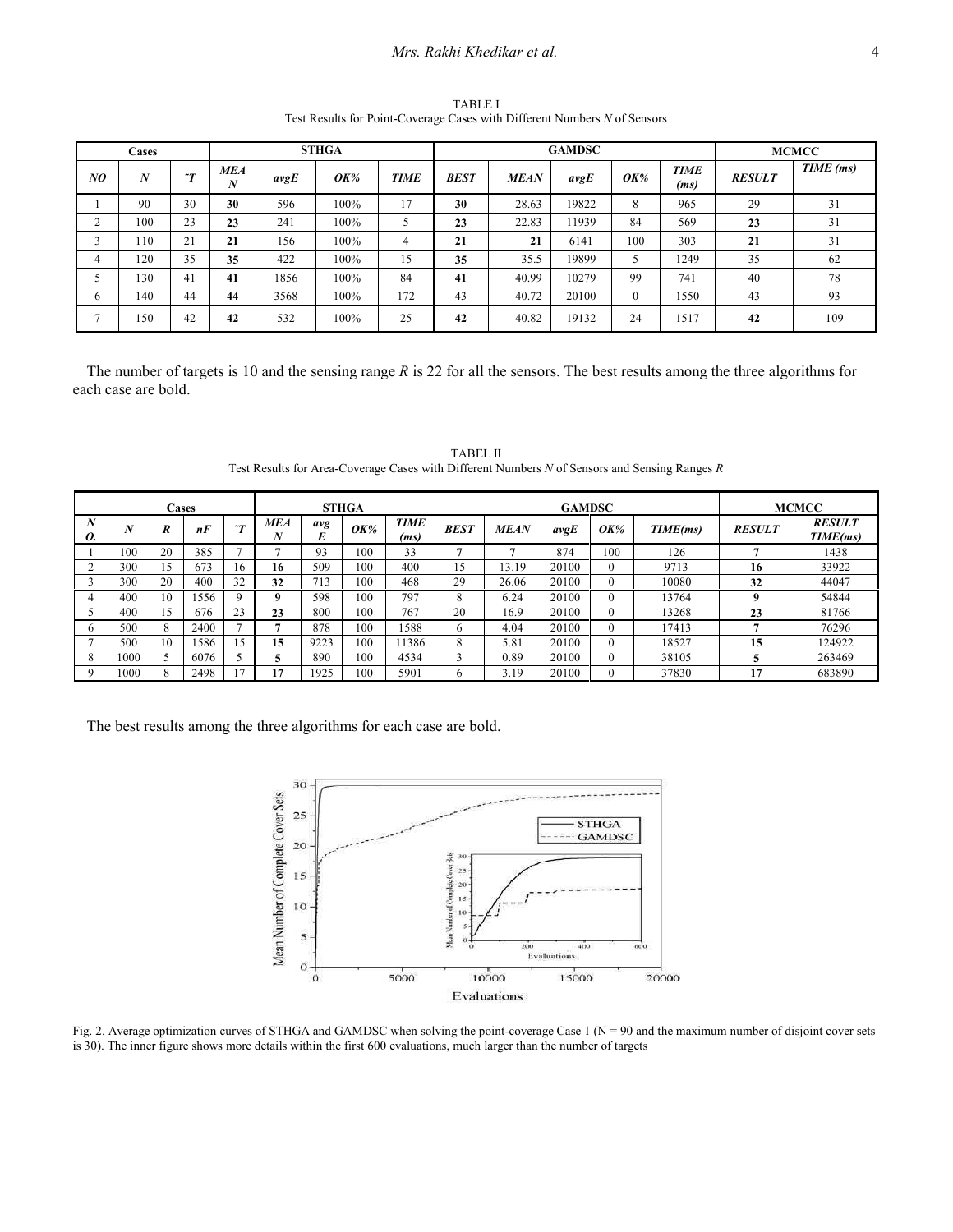In GAMDSC, each sensor is initially assigned to a random cover set. From the inner figure in Fig. 2, the initial number of complete cover sets found by GAMDSC is 9, which is bigger than that of STHGA. However, STHGA soon catches up and then surpasses GAMDSC because the incomplete set is continuously completed through the operations in STHGA. The results demonstrate that STHGA is very efficient. Subset optimization problem occur in STHGA.

## V. CONCLUSIONS

Energy efficiency is of paramount importance in wireless sensor networks, as sensors have usually limited energy supply that should be spared so as to maximize the lifetime of the network. In this paper we discuss the various methods of scheduling for maximization the lifetime of wireless network. The problems with STHGA [1] is subset optimization problems, in which the maximum number of subsets that can meet. Objective requirements are needed to be identified. Our focus of work is increasing the lifetime of WSN by scheduling our proposed algorithm needs a new implementation method of GAs for the problems. It is proposed to address issues under the four main heads:

1) Extraction of merits and demerits of existing scheduling activities

2) Proposing alternate strategy or multipronged methods for scheduling and simulating them. Computation of lifetime under proposed mechanism of hybrid genetic algorithm (Finding the largest number of disjoint sets of sensors)

3) Evaluation of fitness functions as an integration of multiple performance parameters for different coverage schemes and optimization of coverage strategy and scheme

4) Developing optimal scheduling algorithm for sensor to enhance the lifetime of WSN. We presented several Scheduling schemes and result analysis on point coverage and area coverage [1] and also find out the problems with STHGA

#### VI. REFERENCES

- [1] Xiao-Min Hu, Jun Zhang, Yan Yu, Henry Shu-Hung Chung, "Hybrid Genetic Algorithm Using a Forward Encoding Scheme for Lifetime Maximization of Wireless Sensor Networks", IEEE transactions on evolutionary computation, Vol. 14, No. 5, October, 2010.
- M. Cardei and D.-Z. Du, "Improving wireless sensor network lifetime through power aware organization," Wireless Netw. vol. 11, no. 3, pp. 333–340, May 2005.
- [3] S. Slijepcevic and M. Potkonjak, "Power efficient organization of wireless sensor networks," in Proc. IEEE Int. Conf. Commun. vol. 2. Finland, 2001, pp. 472–476.
- [4] M. Younis and K. Akkaya, "Strategies and techniques for node placement in wireless sensor networks: A survey," Ad Hoc Netw., vol. 6, no. 4, pp. 621–655, June 2008.
- [5] N. Heo and P. K. Varshney, "Energy-efficient deployment of intelligent mobile sensor networks," IEEE Trans. Syst., Man, Cybern. A, Syst.,Hum
- [6] J. Ai and A. A. Abouzeid, "Coverage by directional sensors in randomly deployed wireless sensor networks," J. Comb.

Optim., vol. 11, no. 1, pp. 21–41, Feb. 2006.ans, vol. 35, no. 1, pp. 78–92, Jan. 2005.

- [7] M. Cardei and J. Wu, "Energy-efficient coverage problems in wireless ad-hoc sensor networks," Comput. Commun., vol. 29, no. 4, pp. 413–420, Feb. 2006.
- [8] Xiao-Min Hu, , Jun Zhang and Yan Yu, "Hybrid Genetic Algorithm Using a Forward Encoding Scheme for Lifetime Maximization of Wireless Sensor Networks" Evolutionary Computation, VOL. 14, NO. 5, OCTOBER 2010
- [9] S. Meguerdichian and M. Potkonjak, "Low power 0/1 coverage and scheduling techniques in sensor networks," University of California, Los Angeles, USA, Tech. Rep. 030001, 2003
- [10] K. Chakrabarty, S. S. Iyengar, H. Qi, and E. Cho, "Coding theory framework for target location in distributed sensor networks," in Proc.Int. Symp. Information Technology: Coding and Computing (ITCC'01), 2001, pp. 130–134.
- [11] L. Ruiz, A. Loureiro, A. Fernandes, and J. Nogueira, chedulin wire less sensor etworks: A Voronoi approach," in *Proc. Ann.* IEEE Local Comput Network (LCN'03), 2003, pp. 423–429.
- [12] S. Meguerdichian, F. Koushanfar, M. Potkonjak, and M. B. Srivastava, "Coverage problems in wireless adhoc sensor networks," in Proc. IEEE Conf. Computer Communications (INFOCOM'01), 2001, pp.1380–1387.
- [13] S. Tilak, N. B. Abu-Ghazaleh, and W. Heinzelman, "Infrastructure tradeoffs for sensor networks," in Proc. ACM Int. Work. Wireless Sensor Networks and Application (WSNA'02), 2002, pp. 49–58.
- [14] F. G. Nakamura, F. P. Quintao, G. C. Menezes, and G. R. Mateus, "An optimal node scheduling for flat wireless sensor networks," in Proc.IEEE Int. Conf. Networking (ICN'05), vol. 3420, 2005, pp. 475–483.
- [15] *Ilog CPLEX source*, available in, May 2006.
- [16] Di Tian and Nicolas D. Georganas, "A Coverage-Preserving Node Scheduling Scheme for Large Wireless Sensor Networks," In Proceeding of ACM Workshop on Wireless Sensor Networks and Applications, 2002.
- [17] Jaekyu Cho, Gilsoo Kim, Taekyoung Kwon, Yanghee Choi, "A Distributed node scheduling protocol considering sensing coverage in wireless sensor networks," 2007. IEEE 66th Vehicular Technology Conference (VTC 2007), IEEE Press, 352-356, 2007.
- [18] Yan Jin, Ju-Yeon Jo, Yoohwan Kim, Yingtao Jiang, Mei Yang, "EECCP: an energy-efficient coverage- and connectivity preserving algorithm under border effects in wireless sensor networks," Wireless Telecomunications Symposium (WTS 2008), IEEE Press, 310-315, 2008.
- [19] Wang Ying-Hong, Yu Chin-Yung, Fu Ping-Fang, "A Coverage and Connectivity Method to Cluster Topology in Wireless Sensor Networks [J]," 21st International Conference on Advanced Information Networking and Applications Workshops (AINAW '07). Vol. 1, IEEE Press, 97-102, 2007.
- [20] M. Cardei and D.-Z. Du, "Improving Wireless Sensor Network Lifetime through Power Aware Organization," ACM Wireless Networks, 2005.
- [21] Mihaela Cardei, My T.Thai, Yingshu Li, and Weili Wu, "Energy- Efficient Target Coverage in Wireless Sensor Networks," IEEE Infocom, 2005.
- [22] I.F. Akyildiz, W. Su, Y. Sankarasubramanian, and .Cayirci, "Wireless sensor networks: A survey", Computer Networks, 38(4), 2002, 393-422.
- [23] S. Bandyopadhyay, and E. Coyle, "An efficient hierarchical clustering algorithm for wireless sensor networks", Proc. INFOC.